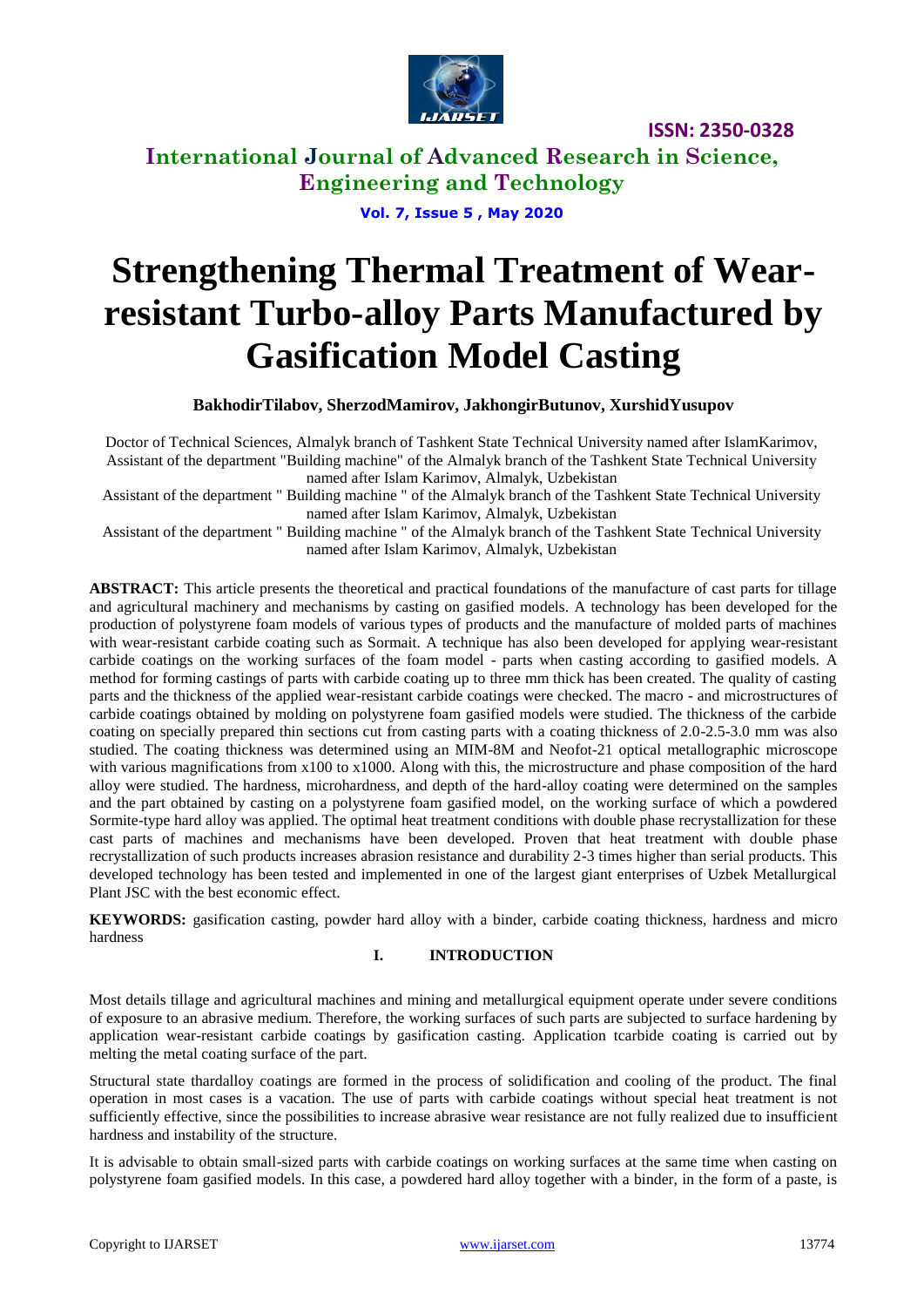

## **International Journal of Advanced Research in Science, Engineering and Technology**

#### **Vol. 7, Issue 5 , May 2020**

applied to the working surface of the foam model of the product. The foam model is moulded into a foundry flask container with dry quartz sand.

When pouring liquid metal through the gate system, the foam model burns out, the resulting cavity fills the liquid metal. Upon contact of the molten metal with the cold walls of the mould, a hard crust forms, on which a powdered hard alloy of the Sormite type melts and combines with the solid crust of the solidifying casting.

There are a large number of compositions of cast hard alloys that are used as wear-resistant coatings. These are mainly high-carbon and high-chromium alloys of eutectic or hypereutectic compositions, which can be additionally alloyed with nickel, manganese, silicon, tungsten, vanadium, and titanium. During crystallization, these alloys form quenching structures with a significant amount of stable residual austenite. Cast hard alloy with such a structure is poorly machined (when necessary) and has insufficient wear resistance due to reduced hardness.[1]

In this paper, we solve the problem of increasing the abrasive wear resistance and durability of carbide parts obtained by casting using gasified models by using optimal heat treatment conditions with double phase recrystallization.

#### **II. RESEARCH METHODOLOGY.**

For research, we chose the composition of a hard alloy of the Sormite type, which does not have a large number of deficient alloying elements, ensures the completeness of phase transformations during the heat treatment (during annealing to reduce hardness, during quenching to obtain the highest hardness). Table 1 shows the chemical composition of the powdered hard alloy.

| The content of elements, in% (by weight) |     |     |      |      |      |  |     |      |  |  |
|------------------------------------------|-----|-----|------|------|------|--|-----|------|--|--|
|                                          | Si  | Mn  | C    |      | Cr   |  | W   | Mo   |  |  |
| 3.0                                      | 1,5 | 0.8 | 0.04 | 0.04 | 22.0 |  | 0.2 | 0.08 |  |  |

#### **Table 1. The chemical composition of the hard alloy**

The objects of research were samples obtained by casting 35GL steel according to gasified models. A paste-like paint containing a powdered hard alloy of the specified composition with a binder, a 4% solution of polyvinyl butyral in alcohol, was applied to the working surface of the model. The thickness of the paste was up to 3 mm. After drying the paste-like paint, the foam model was moulded with dry quartz sand. After installing the gating system, liquid metal was poured. On the working surface, the powdered hard alloy melted, and upon cooling the entire casting crystallized with the formation of a cast carbide coating.[2].

Finished samples were cut across the coating and studied the macro - and microstructure, determined the hardness of the samples, as well as the change in microhardness along the depth of the coating. The phase composition and the fine structure state of the metal base of the coating were studied by - ray diffraction[4].

Heat treatment of the samples included the following:

- low annealing at  $700-720^0$ :
- quenching from heating temperatures  $900-920^0$ ,  $1000^0$ ,  $1100^0$ ,  $1150^0$ ;
- vacation at temperatures of  $200-250^0C$ .

Some of the samples were thermally treated with double phase recrystallization - the first quenching from various heating temperatures, intermediate tempering at 600-650<sup>0</sup>, the second quenching 900-920<sup>0</sup>, tempering 200-250<sup>0</sup>.

According to studies [5, 6], this heat treatment strengthens the metal base of the alloy due to an additional increase in the dislocation density. Tests for abrasive wear were carried out on a PV-7 device when the polyurethane screw was rubbed over the surface of the test sample in the presence of quartz sand[7].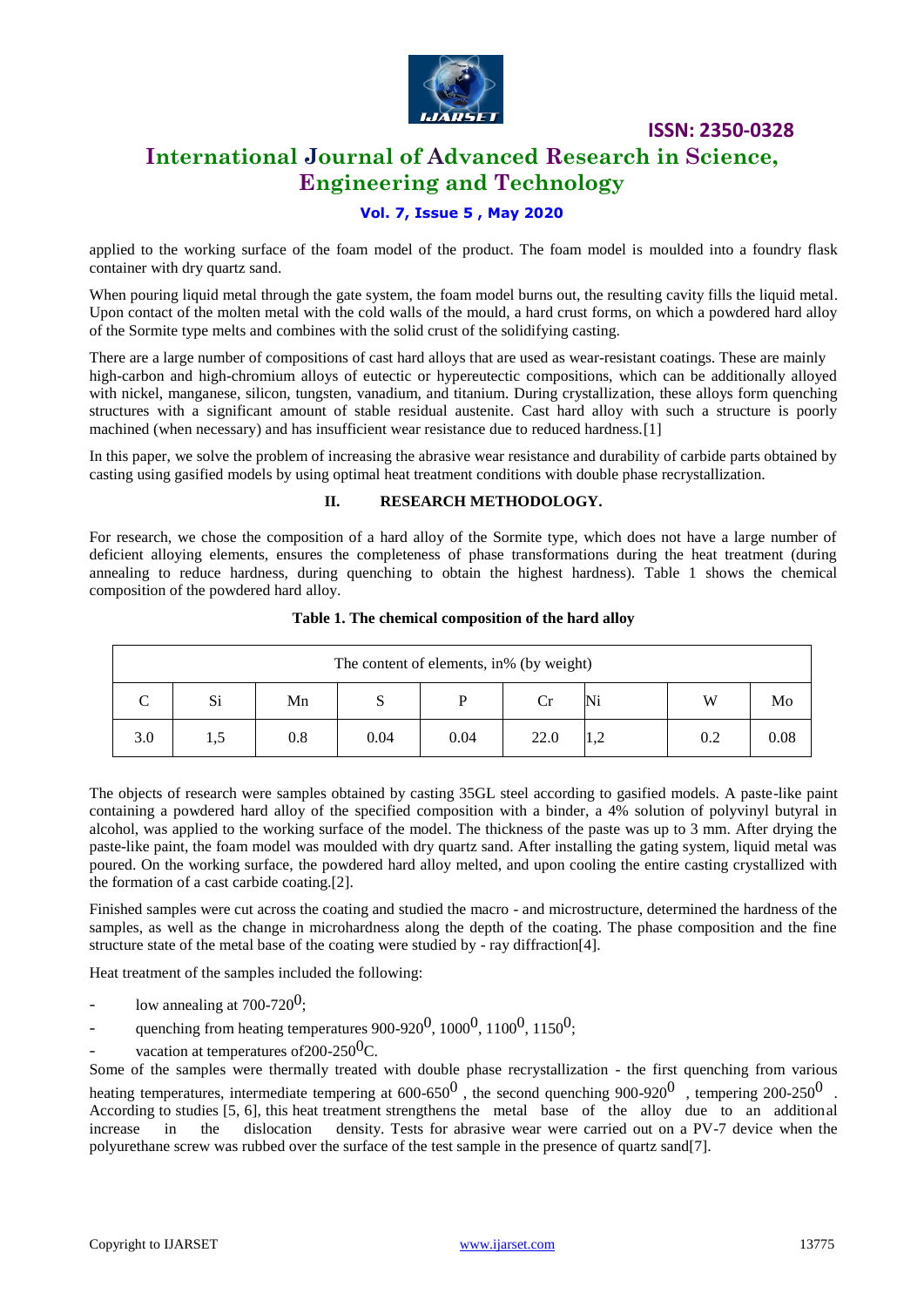

**ISSN: 2350-0328 International Journal of Advanced Research in Science, Engineering and Technology**

#### **Vol. 7, Issue 5 , May 2020**

#### **III.RESEARCH RESULTS AND DISCUSSION.**

Micro studies have shown that the resulting wear-resistant coating in depth has a different composition and structure (Fig. 1). A hypereutectic structure with excess hexagonal and prismatic carbides is formed at the surface of the coating. Further along the depth of the layer are followed by zones of eutectic and hypereutectic compositions with sharp transitions to the structure of the hypereutectoid and eutectoid steel of the metal base.[3]



**Fig. 1.Microstructures of the carbide coating obtained by casting parts from 35GL steel according to the gasified model.**

The formation of a high-carbon sublayer under a carbide coating is associated with the diffusion of carbon from the composition of the powder coating into the crust of the solidified metal, as well as the carbonization of the foam model



**Fig. 2. The change in the microhardness of the carbide coating in depth from the surface of samples made of 35GL steel obtained by casting according to the gasified model.**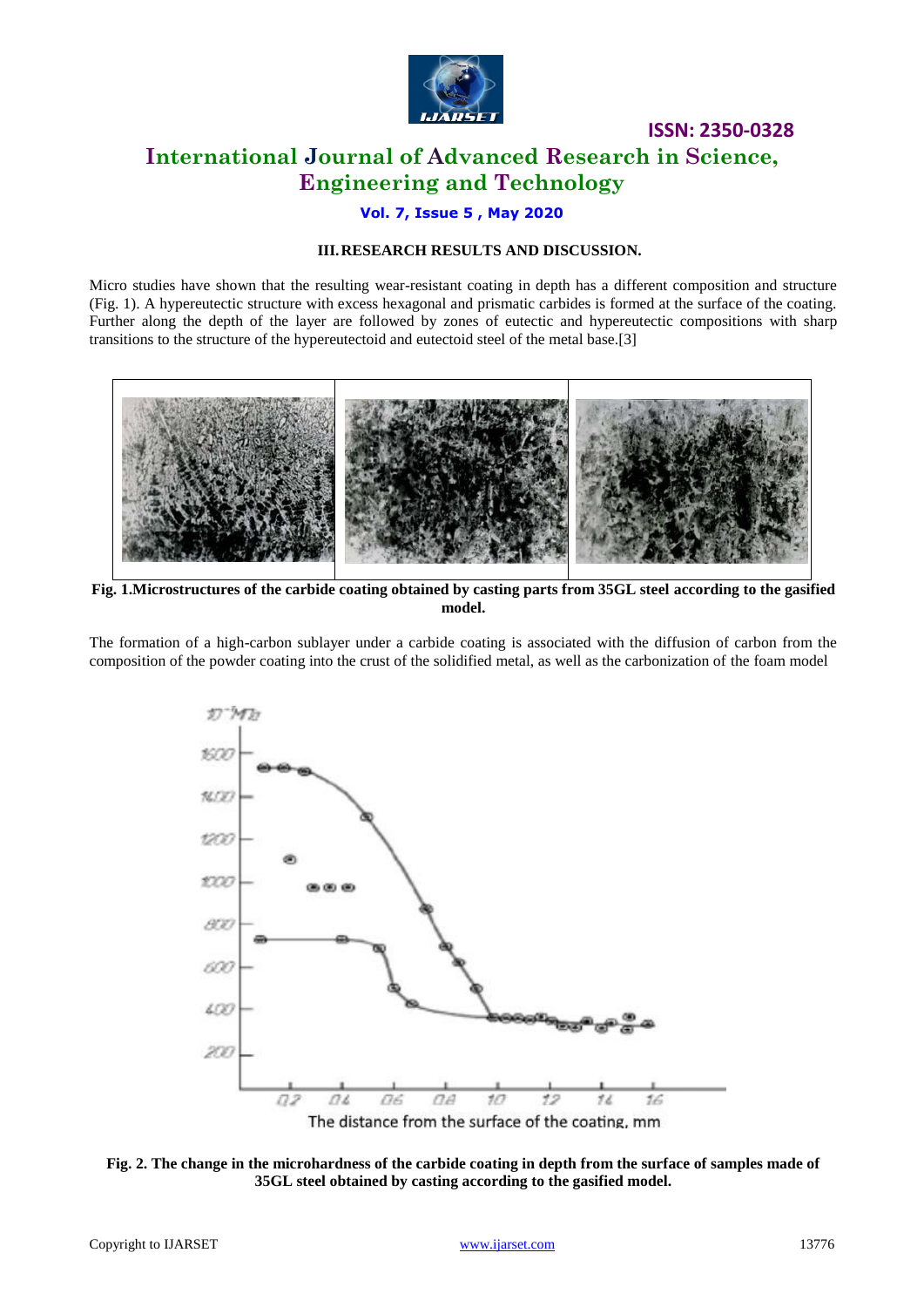

# **International Journal of Advanced Research in Science, Engineering and Technology**

**ISSN: 2350-0328**

#### **Vol. 7, Issue 5 , May 2020**

by the combustion products. The total thickness of the carbide coating was 2.5-3.0 mm.

An -ray phase analysis of the surface of the samples showed the presence of carbides of the M7C3, M23C6 type and the presence of - phases of iron. The microhardness of the layer in depth from the surface varies over a wide range, which is associated with the presence of various structural components (Fig. 2).

When the samples are quenched from a heating temperature of 900-9200, the location and shape of the primary carbides does not change, however, the lower microhardness values significantly increase in the band of their values from NV 720 10-1 MPa to NV 840-1100 10-1 MPa. At higher heating temperatures for quenching, secondary carbides dissolve in austenite. Due to the high alloying of the solid solution in the zone with a depth of 0.5-0.6 mm, an increased amount of residual austenite is detected and microhardness is reduced. At a depth of 0.7-0.95 mm from the surface of the coating, the metal base of the alloy has only a martensitic structure. Microhardness rises again. Further along the depth of the high-carbon sublayer, a monotonic decrease in microhardness is observed.

It is known that the wear resistance of high-chromium alloys largely depends on the state of the fine structure of the metal base. The judge on the level of defectiveness of the crystal structure by the dislocation density, which was found from the physical width of the x-ray line of the (211) -phase [4]. The research results are shown in table 2.

#### **Table2.The dislocation density in the crystal lattice of the metal base (α-phase) of the wear-resistant carbide coating from the quenching temperature, ρ∙1011·1/cm2**

| Quenching<br>temperatures, 0C | -<br>900-920 | 1000 | 1100 | <b>150</b> |
|-------------------------------|--------------|------|------|------------|
| Dislocation density           | 0.35         | 3.49 | 4.82 | 1.98       |

As can be seen from table 2, the level of dislocation density depends on the quenching temperature and has an extremum at 11000 . However, when quenching from high heating temperatures, the amount of stable residual austenite increases, which reduces wear resistance. The use of heat treatment with double phase recrystallization eliminates this disadvantage. The first phase recrystallization takes place with heating to an extreme temperature. Quenching provides the formation of a structure with a high level of dislocation density. Intermediate tempering stabilizes the dislocation structure. Repeated phase recrystallization (in this case, with heating900-9200 ) passes under conditions of inheritance of elements of the original substructure, but with a minimum amount of residual austenite. The research results are shown in table3.

#### **Table3.The dislocation density in the crystalline structure (α-phase) of the metalbase of the wear- resistant carbide coating, depending on the temperature of preliminary hardening,ρ∙1011·1/cm2**

| Temperature pre<br>hardening, OC | 900-920 | 1000 | 1100 | 1150 |
|----------------------------------|---------|------|------|------|
| Dislocation<br>density           | 2.24    | 2,33 | 3.63 | 2,33 |

The microstructure of all samples after repeated phase recrystallization at 900-9200 is coagulated primary and finely divided secondary carbides in a finely needle martensitic base with a small amount of residual austenite.

#### **IV. CONCLUSION**

The introduction of heat treatment in the technology of creating carbide coatings significantly increases their wear resistance [8]. Laboratory tests show that abrasion resistance is in good agreement with the structural state of the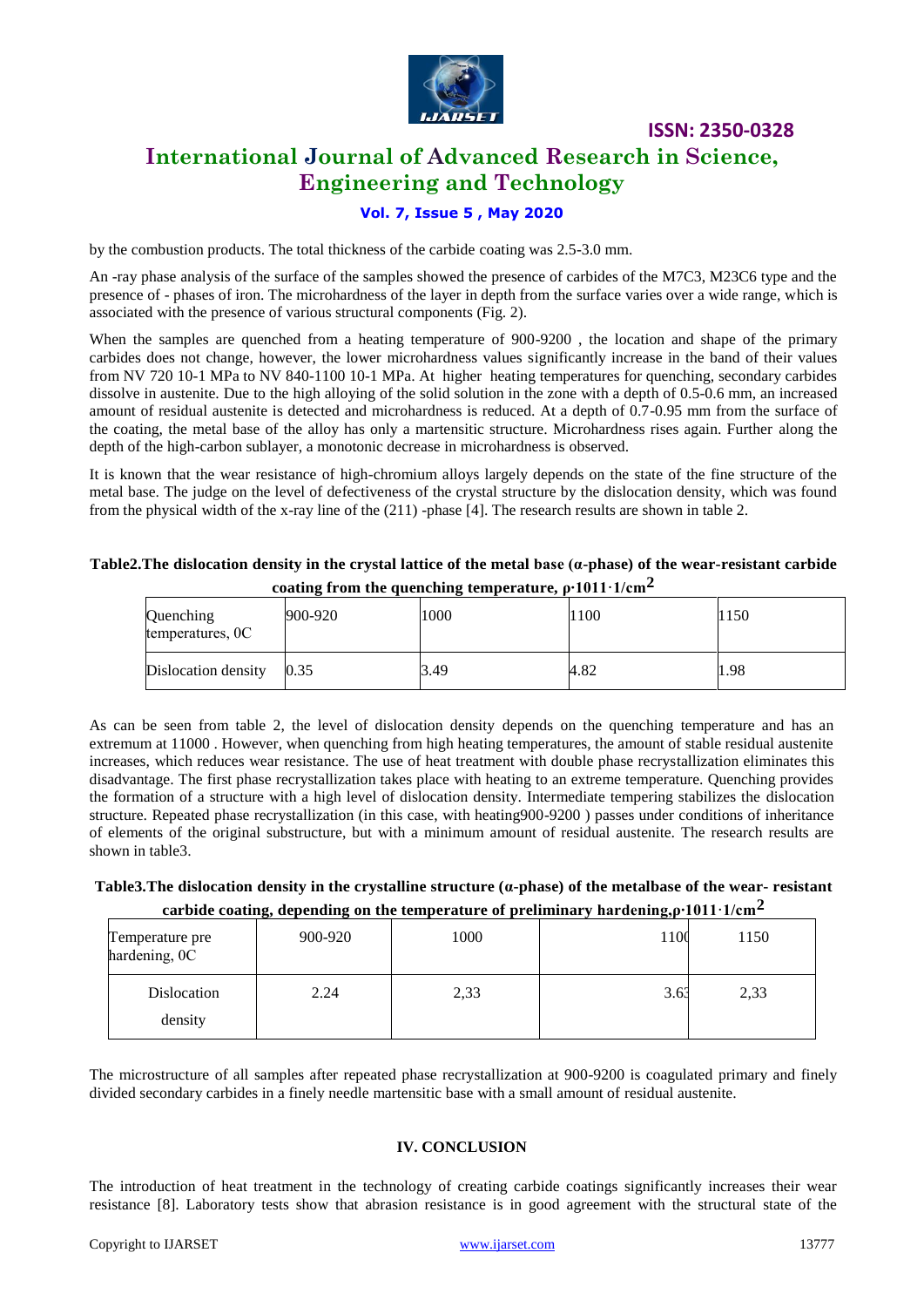

### **International Journal of Advanced Research in Science, Engineering and Technology**

#### **Vol. 7, Issue 5 , May 2020**

coatings. The research results show that the amount of residual austenite and the state of the fine structure of the metal base simultaneously affect the value of abrasive wear resistance. By adjusting the structure parameters of the carbide coating (in this case, obtained by casting a part according to the gasified model) by heat treatment, it is possible to significantly increase the wear resistance. Only an introduction to the manufacturing technology of cast parts with a wear-resistant carbide coating of hardening with 900-9200 increases the wear resistance by almost 1.8 times, and the use of heat treatment with double phase recrystallization [9.10] increases the wear resistance and durability of cast parts 2-3 times higher than serial products. The developed technology for manufacturing cast parts of machines with wearresistant carbide coating by casting according to gasified models was introduced into the production of Uzmetkombinat JSC with the best economic effect.

#### **REFERENCES**

[1].MukhamedovA.A.,FarmanovA.K.TilabovB.K.Improving the wear resistance of cast parts with carbide coatings by heat treatment // Mining Journal, Moscow - Almylik, 2009. No. 8. - S.95-97.

[2]. Tilabov B.K. New technologies for manufacturing cast parts of agricultural machines with hard-alloy wear-resistant coating by gasification models and prospects for their development // Scientific-Technical and Production Journal of Agriculture of Uzbekistan. - Tashkent, 2008. No. 2. - S.41-43.

[3]. Khrushchev M.M. and others. Wear resistance and structure of hard surfacing. - M.: Mechanical Engineering, 1989 .-- 94 p.

[4]. UmanskyYa.S. and others. Crystallography, radiography and electron microscopy. - M .: Metallurgy,1988 .-- 629 p. [5]. Mukhamedov A.A. The influence of thermal history on the structure and properties of steel.Physics of metals and metal science, Moscow, 1992.No. 11. - S. 92-99.

[6]. Tilabov B.K. The effect of heat treatment on the durability of cast parts with wear-resistant coatings. Togliatti State University (TSU), RF. Proceedings - II International Scientific and Technical Conference. Part I. Russia. - Tolyatti, 2008 .-- S.145-148.

[7]. Tenenbaum M.M., Bershtein D.B. Modeling the process of abrasive wear // Sat. Modeling friction and wear. - M.: NIIMash, 1989 .-- P.82-89.

[8].Tilabov BK Heat treatment of wear resistant hardalloved coating of the details contained by casting on gasified models. Journal of Technical University of Gabrovo. Bulgaria 2015. Vol. 49. - S.11-14.

[9]. Tilabov BK Improving working efficiency and durability of cast parts of tilling machines. European Science Review.East West Association for Advanced Studies and Higher Education GmbH. Vena.Austria, 2016. # 7-8. - S.23-27.

[10]. Tilabov BK Increase the service life of cast parts tillihg machines // International Conference "Global Science and Innovation" March 23-24, 2016. USA. Chicago, 2016 .-- S.222-225

#### **AUTHORS' BIOGRAPHY**

**Tilabov Bahodir Kurbanovich,** Doctor of Technical Sciences, Professor, Head of the Department of Mechanical Engineering, Faculty of Power Engineering and Mechanical Engineering, Almalyk Branch of Islam Karimov Tashkent State Technical University.



**Yusupov Xurshid Normumino'g'li,** Assistant of the Department of Mechanical Engineering, Faculty of Power Engineering and Mechanical Engineering, Almalyk Branch of Islam Karimov Tashkent State Technical University.